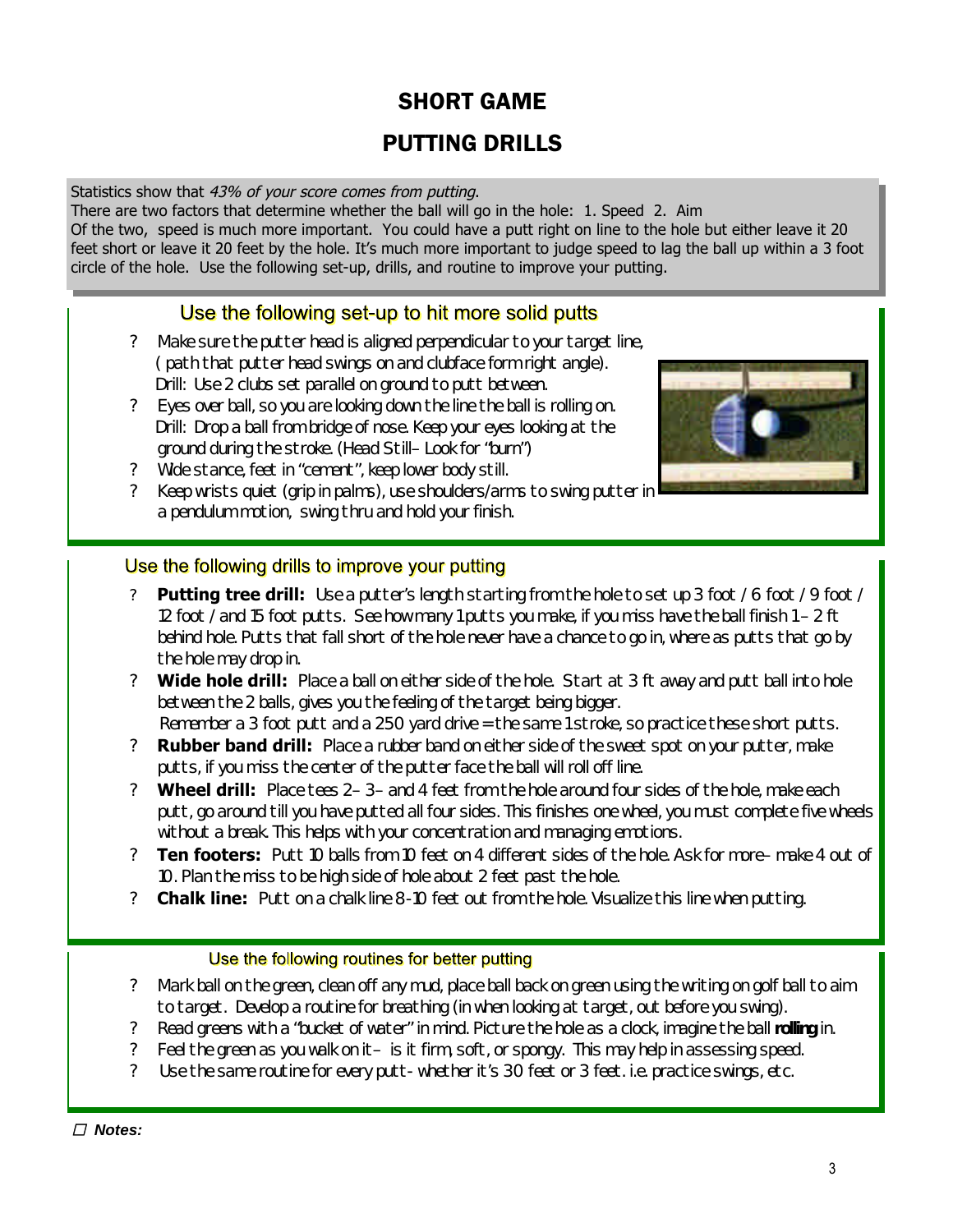## PUTTING PRACTICE

## **OVER THE BALL**

- 1. Feet in Cement– weight is balanced even heel to toe.
- 2. Set hands on club the same pressure as during the motion (Palms)
- 3. Breathe
- 4. Look at the hole an extra 1/2 second– allows time for your mind to go there and come back
- 5. Feel the finish of the motion– HOLD!
- 6. Plan the miss– high side, past the hole within 3 ft.
- 7. Call the make– use the clock on the hole, call the time the ball will roll in the hole (7:00)
- 8. Call your putt without looking– in, long left, short right, etc.
- 9. Stay looking at the grass after the ball leaves (look for the burn) Listen for ball to drop!

| <b>PUTTING PRACTICE (12 Putts per activity)</b>                                                                        |                                    | <b>RECORD # OF PUTTS MADE</b> |          |
|------------------------------------------------------------------------------------------------------------------------|------------------------------------|-------------------------------|----------|
| Putt looking at the hole<br>$\bullet$                                                                                  | $6 \text{ feet} - 12 \text{ feet}$ |                               |          |
| Putt eyes closed<br>$\bullet$                                                                                          | 6 feet- 12 feet-                   |                               |          |
| Putt left hand only<br>$\bullet$                                                                                       | 6 feet- 12 feet-                   |                               |          |
| Putt right hand only<br>$\bullet$                                                                                      | 6 feet- 12 feet-                   |                               |          |
| Call the outcome of the putt without looking 6 feet- 12 feet-<br>$\bullet$                                             |                                    |                               | 18 feet- |
| Putt 12 balls even or past hole on the high side, within 2 ft. 18 feet-<br>$\bullet$<br>If one is short you start over |                                    |                               |          |
| <u> TOTAL = 144 putts/week—Keep track of the number made for each activity!</u>                                        |                                    |                               |          |
| TOTAL-                                                                                                                 |                                    |                               |          |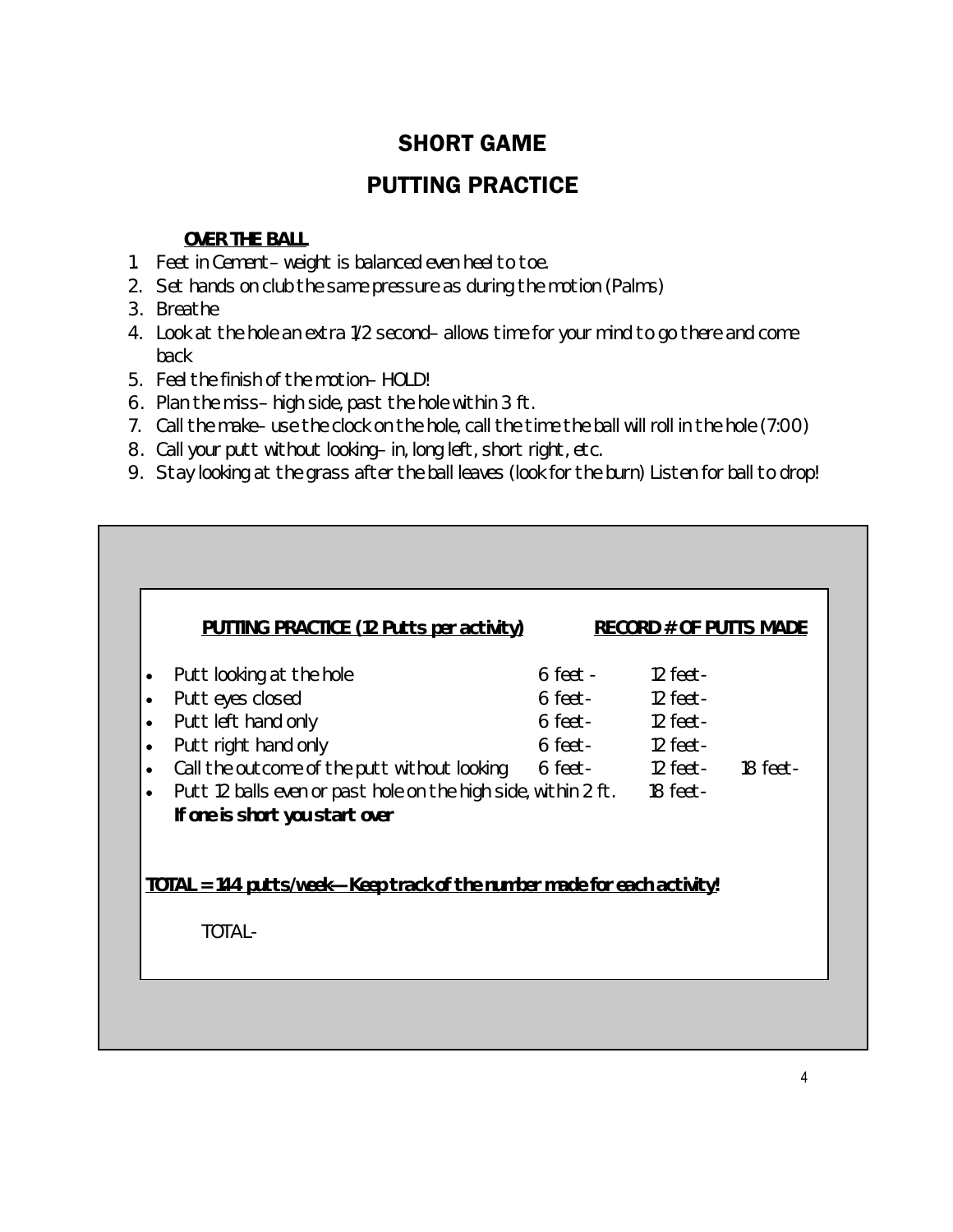## CHIPPING

*CHIPPING -* by definition is a shot that has maximum ground time and minimum air time. Use this shot when close to the edge of green, but not yet on the putting surface. Use all your irons to chip with, figuring out the ratio based on the clubs below:



The *loft* on the face of the club dictates how much roll out there is. The roll out may vary based on the speed of the greens and or if the chip is uphill or downhill.

| Use the following set-up to create the proper chip<br>technique:                                                      |                                                                                             | Use the following swing feelings to create a<br>solid chip motion: |                                                                                                       |  |
|-----------------------------------------------------------------------------------------------------------------------|---------------------------------------------------------------------------------------------|--------------------------------------------------------------------|-------------------------------------------------------------------------------------------------------|--|
| ப                                                                                                                     | Choke down on grip, narrow stance, soft grip<br>pressure and relaxed arms.                  | □                                                                  | Low follow through and finish.                                                                        |  |
|                                                                                                                       | Weight 60% over target foot, hands forward<br>(in front of ball-lowercase y) (Lean on wall) |                                                                    | Keep back of target wrist swinging through impact<br>Target wrist points to target. (Two club drill)  |  |
|                                                                                                                       | Ball position across from trail foot.                                                       |                                                                    | Keep your nose in line with the front of the golf ball<br>throughout stroke and especially at impact. |  |
| Use eyes to program feel of swing, Stare at landing area and<br>the hole, which do you stare at last for best result. |                                                                                             | ப                                                                  | Swing back of target wrists back and<br>move shoulders back & thru as if putting.                     |  |
|                                                                                                                       |                                                                                             |                                                                    | Smooth and even swing tempo throughout stroke                                                         |  |
|                                                                                                                       |                                                                                             |                                                                    |                                                                                                       |  |

*Drills–1. Feet criss cross stay balanced hit chips (sternum pivot)*

*2. Two clubs (extend 2nd club butt end by hip)*

*3. Awareness Drill–Watch shadow of ball separate and come back together as it STOPS rolling*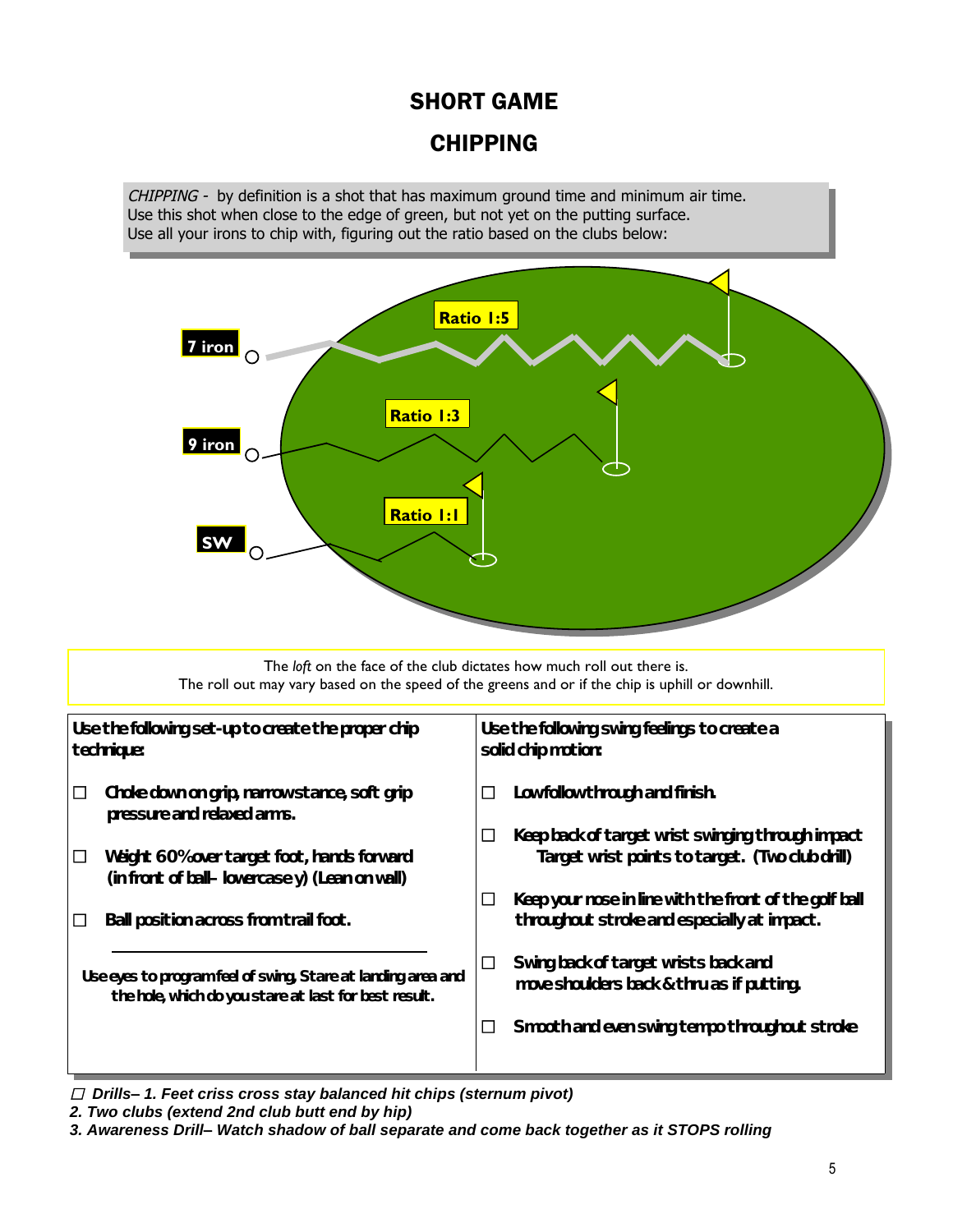## SCORING DRILLS AND TIPS

Using your basic chipping or pitching stroke, experiment with the variables listed below to increase the amount of release or hold needed on a shot.

| RELEASE- (more roll, run)                                          |        | HOLD- (soft landings)                                   |
|--------------------------------------------------------------------|--------|---------------------------------------------------------|
| Ball positioned more off trail foot.                               |        | Ball positioned more off target foot.                   |
| Handle of club ahead of clubface.                                  | $\Box$ | Handle of club in line with the back of the ball        |
| Stand close to ball so heel of club is slightly<br>off the ground. |        | Sole the bottom of the club flush with the<br>ground.   |
| Maintain weight on target foot 60%.                                | $\Box$ | Maintain weight on trail foot 60%.                      |
| Low follow thru and finish.                                        | $\Box$ | Extremely soft grip pressure and no forearm<br>tension. |
|                                                                    | $\Box$ | Higher finish with clubface facing skyward.             |
|                                                                    |        |                                                         |

#### **Before selecting your club and shot, consider the following variables:**

#### **1. The Lie (Two of the most common bad lies)**

If the lie is hard pan, tight, or wet and sloppy -

- Stand closer
- Get the heel slightly off the ground at address position
- Position ball off trail foot
- Use the chip and run or pitch and run shot
- Club selection will vary from 7 iron to sand wedge depending on how much green you have and if you have the ability to bump the ball short of the green.

If the lie is high grass -

- Use 56 or 60 degree wedge
- Open the face
- Ball positioned off target heel
- Handle of club at the back of the ball
- Perform lob shot
- **2. Hole Location**
	- Roll the ball on the green whenever the situation allows you to. Select a 7 or 8 iron when you have more green.
	- Select a pitching or sand wedge for shots that have little or no green to work with.
- **3. Slope of the ground**

**(Continued next page)**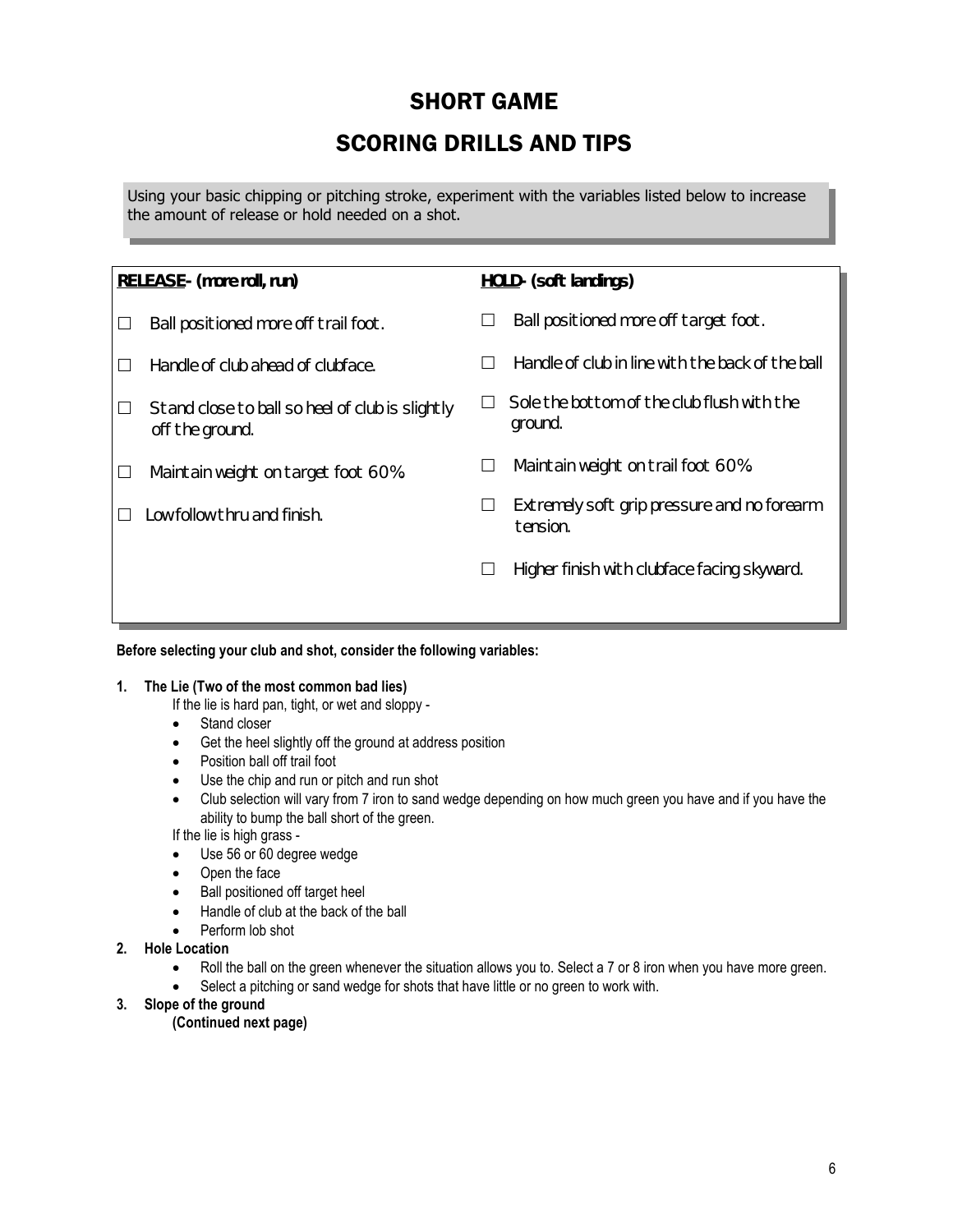## SCORING DRILLS AND TIPS

### **3. Slope of the ground**

- $\bullet$  Is it a level lie or is it an uneven lie?
- Will the slope of the ground cause the ball to elevate more and roll less?
- Will the slope of the ground reduce loft and increase release?
- Your club selection will vary depending on the lie.
- Precise attention to ball position will assist in better results.

#### **4. Wind direction and strength (can influence)**

- How much or how little the ball will roll.
- How far a pitch or lob shot will carry in the air.
- If in a 15mph+ (left to right or right to left wind) Play more break to account for the winds influence. Consider the type of shot and club to use due to windy conditions.
- **5. The grass height between your ball and the edge of the green**
- **6. Elevation change**
	- How much of an elevation change is there between your ball and the edge of the green?
	- Does the elevation change merit a club selection change?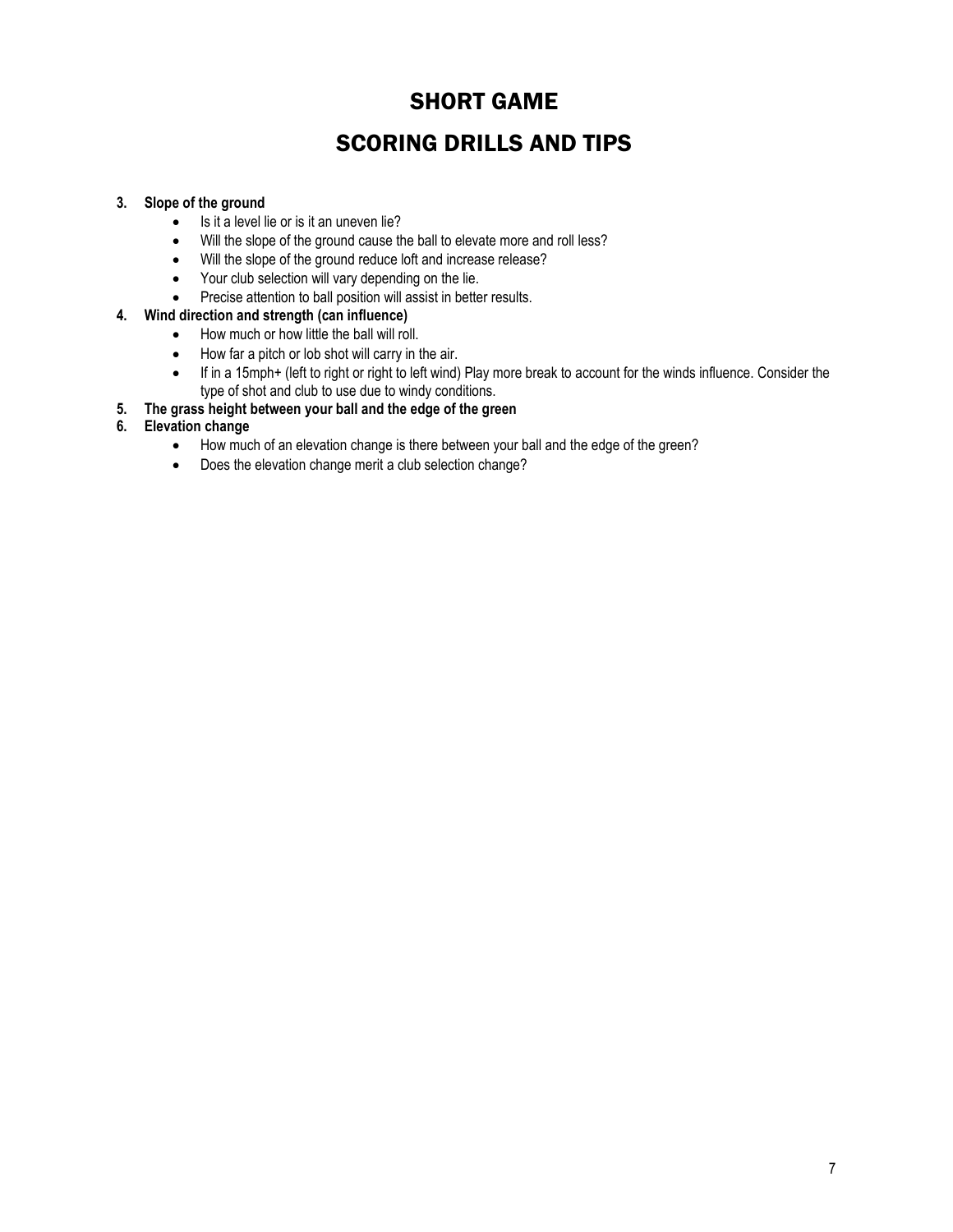## PITCHING

*PITCHING -* by definition is a shot that has maximum air time and minimum ground time. Use this shot when further from the green, and you need to fly the ball over a bunker, trees, water or grass. Use LW, SW, or PW to pitch with. Figure out the carry distances of each by using the various setup positions listed below:



#### The more *loft* on the clubface the higher the ball will fly. You can also adjust your setup to make the ball fly higher and land softer, or lower and more run/release.

| Here are various set-up positions to                                                                             | Chart your yardages:                                                                                   | LW | <b>SW</b> | AW | <b>PW</b> |
|------------------------------------------------------------------------------------------------------------------|--------------------------------------------------------------------------------------------------------|----|-----------|----|-----------|
| use when pitching:<br>Ball positioned more off target<br>$\Box$<br>foot, handle of club back behind the<br>ball. | 1/2 swing (9 to 3 on a clock)<br>3/4 swing (10 to 2 on a clock)<br>Full swing (11 to 1 on a clock)     |    |           |    |           |
| Ball positioned in middle of feet,<br>handle of club in line with the ball.                                      | $1/2$ swing (9 to 3 on a clock)<br>3/4 swing (10 to 2 on a clock)<br>Full swing (11 to 1 on a clock)   |    |           |    |           |
| Ball position across from trail<br>foot, handle of club in front of the ball<br>(lowercase y)                    | $1/2$ swing (9 to 3 on a clock)<br>$3/4$ swing (10 to 2 on a clock)<br>Full swing (11 to 1 on a clock) |    |           |    |           |

*Drills–1. Line drill (divots in front) 2. Impact bag 3. Target Hand*